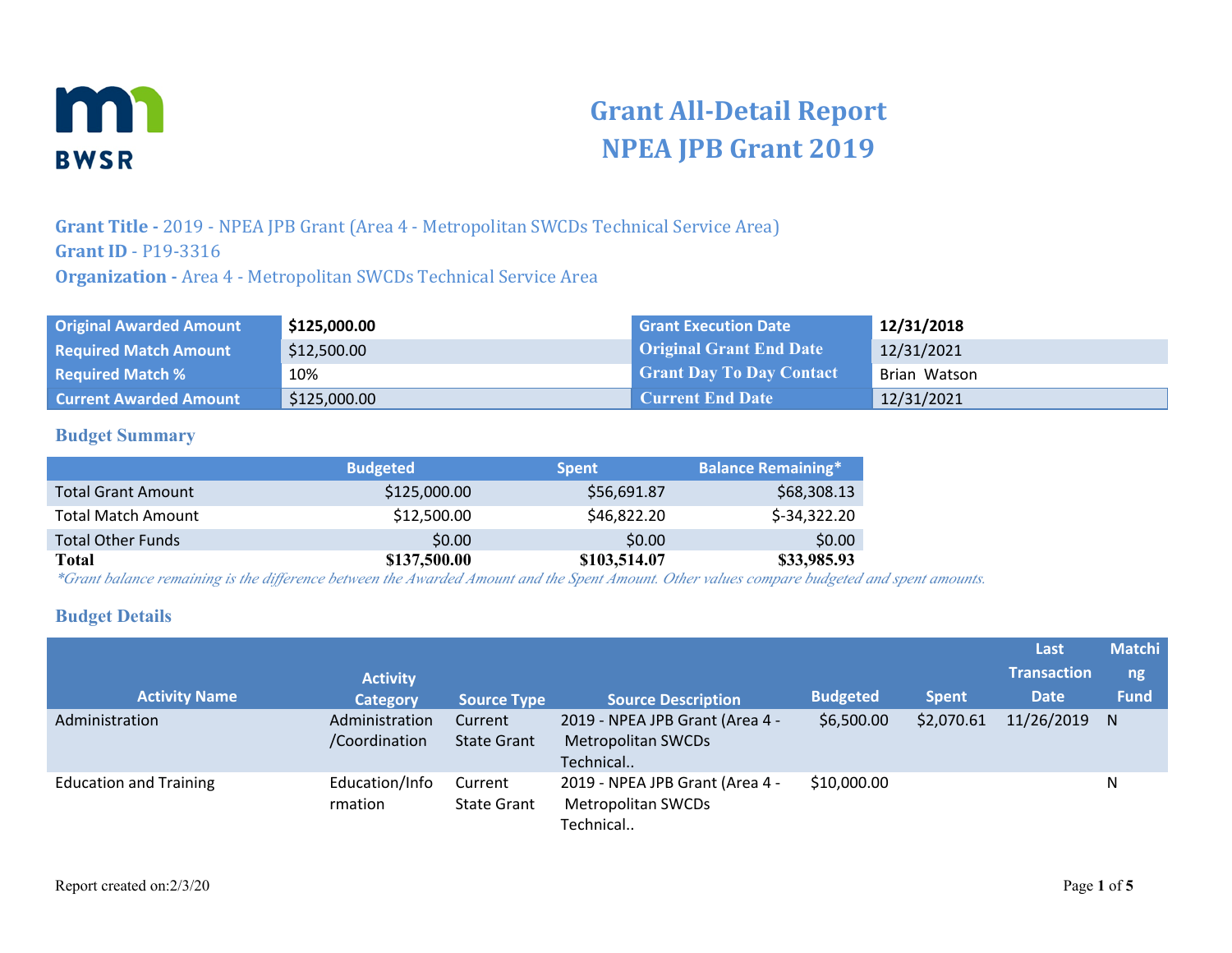|                                         |                                         |                               |                                                                           |                 |              | Last               | <b>Matchi</b> |
|-----------------------------------------|-----------------------------------------|-------------------------------|---------------------------------------------------------------------------|-----------------|--------------|--------------------|---------------|
|                                         | <b>Activity</b>                         |                               |                                                                           |                 |              | <b>Transaction</b> | ng            |
| <b>Activity Name</b>                    | <b>Category</b>                         | <b>Source Type</b>            | <b>Source Description</b>                                                 | <b>Budgeted</b> | <b>Spent</b> | <b>Date</b>        | <b>Fund</b>   |
| Supplies/Equipment                      | Supplies/Equip<br>ment                  | Current<br><b>State Grant</b> | 2019 - NPEA JPB Grant (Area 4 -<br><b>Metropolitan SWCDs</b><br>Technical | \$8,500.00      | \$6,936.38   | 12/6/2019          | N             |
| <b>Technical/Engineering Assistance</b> | Technical/Engi<br>neering<br>Assistance | Current<br><b>State Grant</b> | 2019 - NPEA JPB Grant (Area 4 -<br>Metropolitan SWCDs<br>Technical        | \$100,000.00    | \$47,684.88  | 11/6/2019          | N             |
| <b>Technical/Engineering Assistance</b> | Technical/Engi<br>neering<br>Assistance | Local Fund                    | 2019 Grant Match                                                          | \$12,500.00     | \$46,822.20  | 11/6/2019          |               |

## **Activity Details Summary**

| <b>Activity Details</b> | Total Action Count Total Activity Mapped | <b>Proposed Size / Unit</b> | Actual Size / Unit |  |
|-------------------------|------------------------------------------|-----------------------------|--------------------|--|
|                         |                                          |                             |                    |  |

# **Proposed Activity Indicators**

| <b>Activity Name</b> | Indicator Name | <b>Value &amp; Units</b> | <b>Waterbody</b> | <b>Calculation Tool</b> | Comments |  |
|----------------------|----------------|--------------------------|------------------|-------------------------|----------|--|
|                      |                |                          |                  |                         |          |  |

# **Final Indicators Summary**

| <b>Indicator Name</b> | <b>Total Value</b> | Unit |
|-----------------------|--------------------|------|
|                       |                    |      |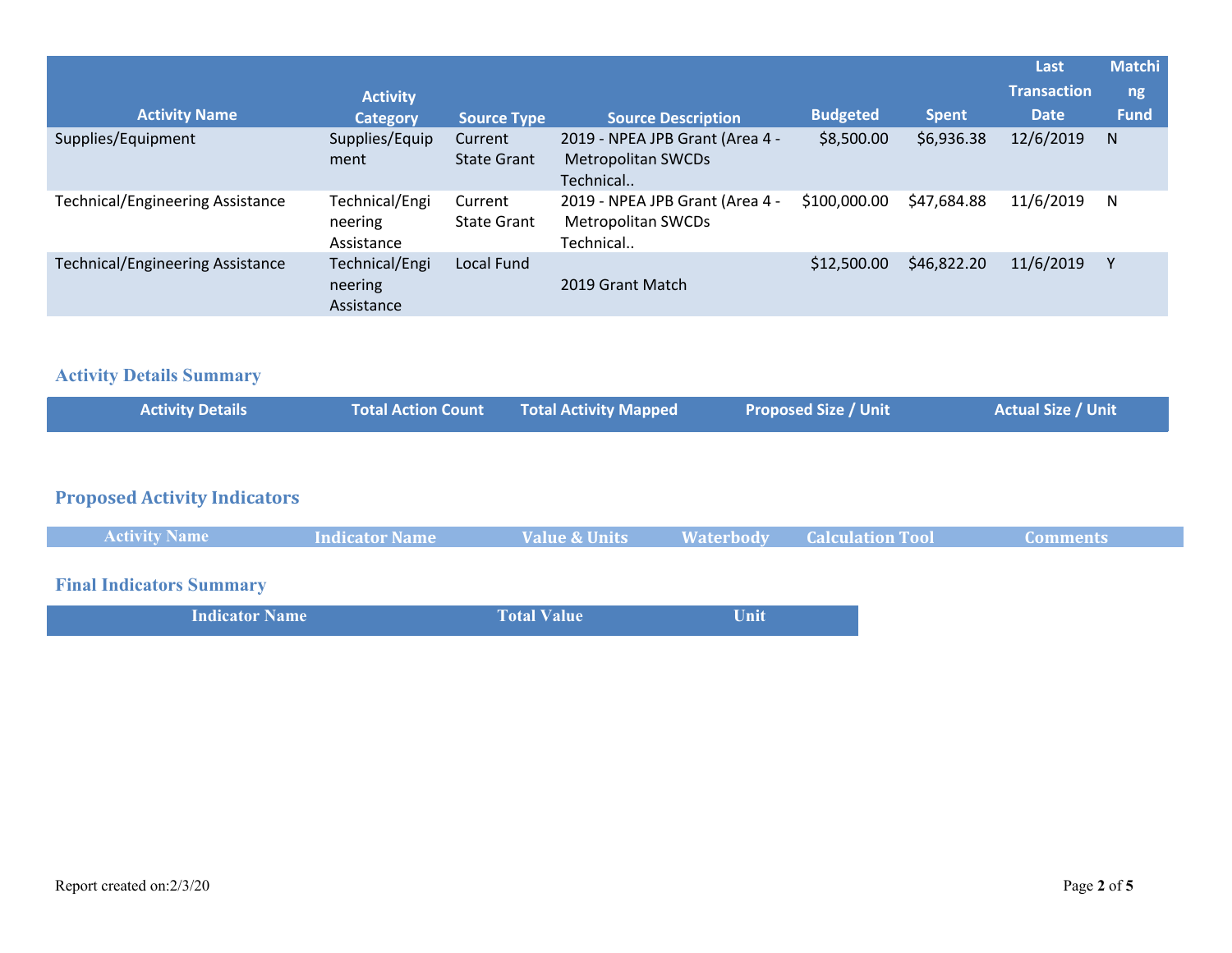## **Grant Activity**

| <b>Grant Activity - Administration</b>         |                                                                                                                                                                                                                                                                                                                                                                                                                                                                                                                                                                                                                                                                                                                                                                             |                 |  |
|------------------------------------------------|-----------------------------------------------------------------------------------------------------------------------------------------------------------------------------------------------------------------------------------------------------------------------------------------------------------------------------------------------------------------------------------------------------------------------------------------------------------------------------------------------------------------------------------------------------------------------------------------------------------------------------------------------------------------------------------------------------------------------------------------------------------------------------|-----------------|--|
| <b>Description</b>                             | Administration of Grant. Including reporting through e-LINK, preparing monthly financial reports, maintaining and<br>distributing Member application forms, tracking approved project activity and funding, processing payments, records<br>retention, coordinating the purchase of equipment or maintaining inventory of equipment owned by the joint powers<br>board. (Includes \$5,500 for Dakota as ETA Host, and \$1,000 for Scott at MCD Fiscal Agent.)                                                                                                                                                                                                                                                                                                               |                 |  |
| <b>Category</b>                                | ADMINISTRATION/COORDINATION                                                                                                                                                                                                                                                                                                                                                                                                                                                                                                                                                                                                                                                                                                                                                 |                 |  |
| <b>Start Date</b>                              | 31-Dec-18                                                                                                                                                                                                                                                                                                                                                                                                                                                                                                                                                                                                                                                                                                                                                                   | <b>End Date</b> |  |
| <b>Has Rates and Hours?</b>                    | No.                                                                                                                                                                                                                                                                                                                                                                                                                                                                                                                                                                                                                                                                                                                                                                         |                 |  |
| <b>Actual Results</b>                          | This grant was executed and funds were paid on December 31, 2018. Administrative activities include preparing grant<br>work-plan, generating financial and budget reports, coordinating application forms and quarterly reimbursement forms<br>from member districts, approving projects and funding requests, processing payments, secured insurance, update<br>inventory of equipment. During this grant period fiscal activities were the responsibility of Scott SWCD and host activities<br>are the responsibility of Dakota County SWCD. From the NPEAP and ESTS Grant, each member district was allocated<br>\$25,000 with the option of using up to \$3,000 for training, supplies, and small equipment. Each district was asked to<br>contribute \$2,800 in match. |                 |  |
|                                                |                                                                                                                                                                                                                                                                                                                                                                                                                                                                                                                                                                                                                                                                                                                                                                             |                 |  |
| <b>Grant Activity - Education and Training</b> |                                                                                                                                                                                                                                                                                                                                                                                                                                                                                                                                                                                                                                                                                                                                                                             |                 |  |
| <b>Description</b>                             | Education and Training. Provide both training and education for individual member District staff and for providing group<br>trainings that can be offered among all technical service area staff to build capacity.                                                                                                                                                                                                                                                                                                                                                                                                                                                                                                                                                         |                 |  |
| <b>Category</b>                                | EDUCATION/INFORMATION                                                                                                                                                                                                                                                                                                                                                                                                                                                                                                                                                                                                                                                                                                                                                       |                 |  |

| <b>Start Date</b>           | 31-Dec-18 | <b>End Date</b> |  |
|-----------------------------|-----------|-----------------|--|
| <b>Has Rates and Hours?</b> | No        |                 |  |
| <b>Actual Results</b>       |           |                 |  |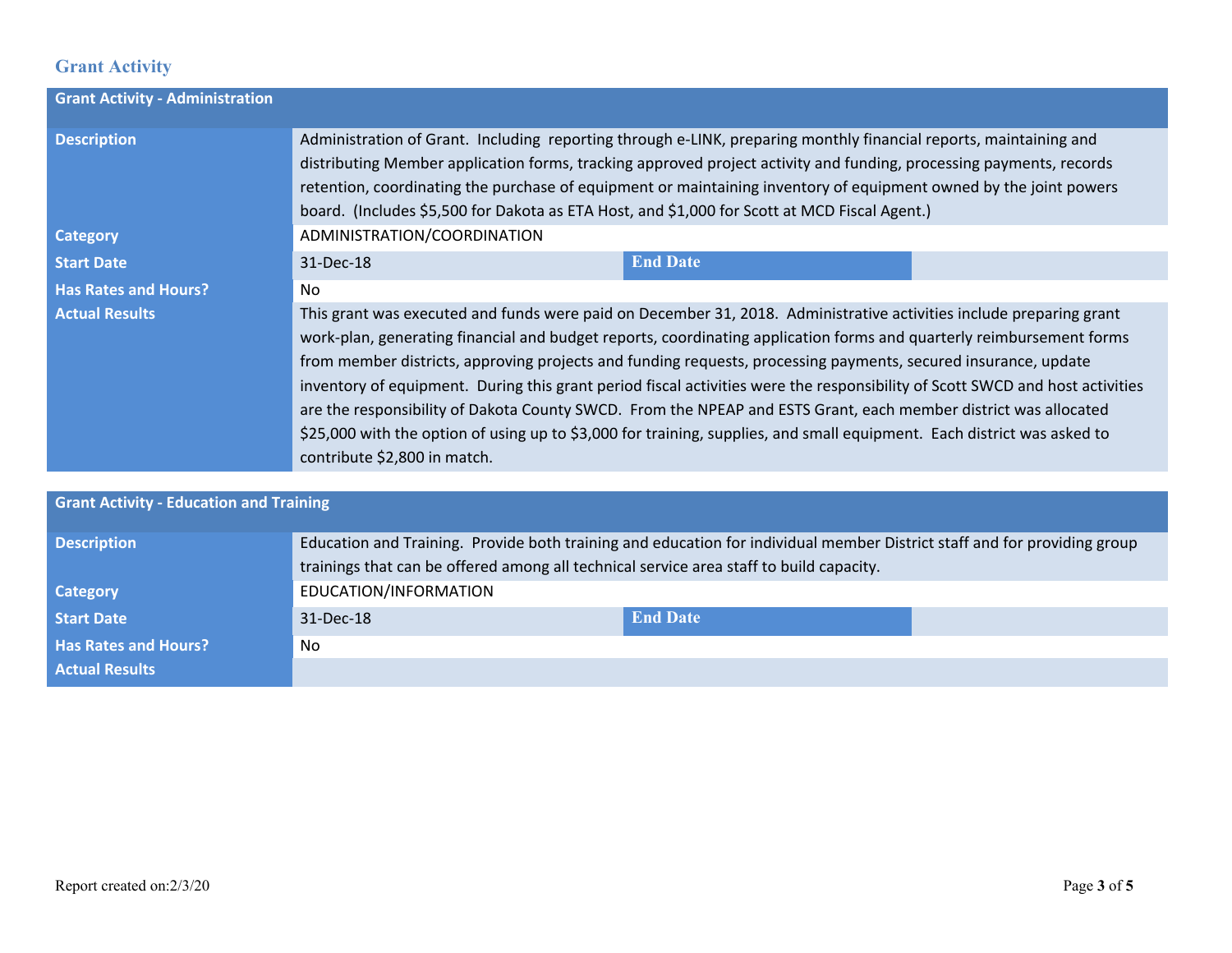| <b>Grant Activity - Supplies/Equipment</b> |                                                                                                                                                                                                                                                                                                                                            |                                                                                                                          |  |  |
|--------------------------------------------|--------------------------------------------------------------------------------------------------------------------------------------------------------------------------------------------------------------------------------------------------------------------------------------------------------------------------------------------|--------------------------------------------------------------------------------------------------------------------------|--|--|
| <b>Description</b>                         | Supplies and Equipment. Supplies, reoccurring expenses, and training. Including monthly wireless service, supplies for<br>MCD owned survey gear. All MCD reoccurring expenses would come from NPEAP. Other expenses may include modeling<br>software for individual members or purchases of smaller equipment needed for engineering tasks |                                                                                                                          |  |  |
| <b>Category</b>                            | SUPPLIES/EQUIPMENT                                                                                                                                                                                                                                                                                                                         |                                                                                                                          |  |  |
| <b>Start Date</b>                          | 31-Dec-18                                                                                                                                                                                                                                                                                                                                  | <b>End Date</b>                                                                                                          |  |  |
| <b>Has Rates and Hours?</b>                | No.                                                                                                                                                                                                                                                                                                                                        |                                                                                                                          |  |  |
| <b>Actual Results</b>                      |                                                                                                                                                                                                                                                                                                                                            | Funds in this activity have been used for wireless service and some funding has been used toward the purchase of Trimble |  |  |
|                                            | R10 Tablet and Accessories for Carver SWCD, and a Trimble GPS and Accessories for Ramsey CD.                                                                                                                                                                                                                                               |                                                                                                                          |  |  |

| <b>Grant Activity - Technical/Engineering Assistance</b> |                                                                                                                                                                                                                                                                                                                                                                                                                                                                                                          |                 |  |
|----------------------------------------------------------|----------------------------------------------------------------------------------------------------------------------------------------------------------------------------------------------------------------------------------------------------------------------------------------------------------------------------------------------------------------------------------------------------------------------------------------------------------------------------------------------------------|-----------------|--|
| <b>Description</b>                                       | Technical and Engineering Assistance. Provides funding for each Member to secure Professional Engineer or skilled<br>technical services from private and in-house sources to perform planning, feasibility studies, design, survey, construction<br>oversight and project certification assistance. (Funding to be split between Members.)                                                                                                                                                               |                 |  |
| <b>Category</b>                                          | TECHNICAL/ENGINEERING ASSISTANCE                                                                                                                                                                                                                                                                                                                                                                                                                                                                         |                 |  |
| <b>Start Date</b>                                        | 31-Dec-18                                                                                                                                                                                                                                                                                                                                                                                                                                                                                                | <b>End Date</b> |  |
| <b>Has Rates and Hours?</b>                              | No.                                                                                                                                                                                                                                                                                                                                                                                                                                                                                                      |                 |  |
| <b>Actual Results</b>                                    | Funds in this activity have been used for "in-house" Member staff, contracting with other Member staff and contracting<br>with outside consultants. Activities have included both licensed engineer or technical staff services for planning, feasibility<br>studies, design, construction oversight and certification for non-point source pollution water quality management<br>practices. A total of twelve reimbursements have been made to member SWCDs. Match has exceeded the amount<br>required. |                 |  |

### **Grant Attachments**

| <b>Document Name</b>                      | <b>Document Type</b>   | <b>Description</b>                                             |
|-------------------------------------------|------------------------|----------------------------------------------------------------|
| 2019 NPEA/Enhanced Tech Services          | <b>Grant Agreement</b> | 2019 NPEA-Enhanced Tech Services - Area 4 - Metropolitan SWCDs |
|                                           |                        | <b>Technical Service Area</b>                                  |
| 2019 NPEA/Enhanced Tech Services EXECUTED | <b>Grant Agreement</b> | 2019 NPEA-Enhanced Tech Services - Area 4 - Metropolitan SWCDs |
|                                           |                        | <b>Technical Service Area</b>                                  |
| <b>Accomplishments Report - Area 4</b>    | Grant                  | 2019 - NPEA JPB Grant (Area 4 - Metropolitan SWCDs Technical   |
|                                           |                        | Service Area)                                                  |
| Report created on:2/3/20                  |                        | Page 4 of 5                                                    |